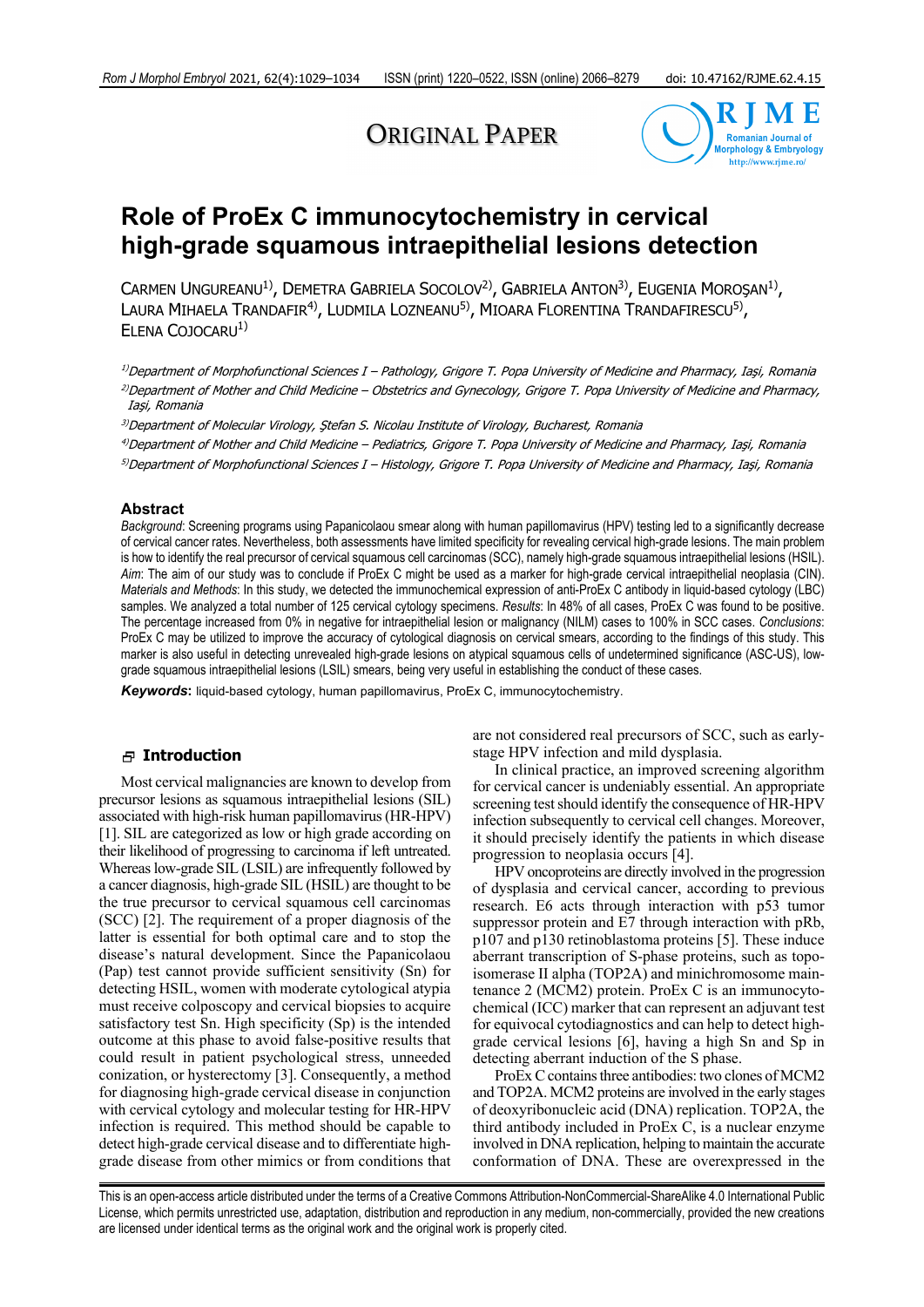aberrant induction of the S phase, being overexpressed in dysplastic and malignant cells [7], but the presence of immunolabeling may also be possible in some morphologically normal cells. For this reason, normal-looking cells, even if they react positively to these markers, should be reported as negative [8, 9].

## **Aim**

Our study aim was to identify the ICC expression of ProEx C and to investigate the expression of this marker in cervical lesions.

#### **Materials and Methods**

Within the study, we analyzed a total number of 125 patients who were cytologically investigated, tested for HPV and had biopsy under colposcopic control. The Pap smears were immunocytochemically stained using anti-ProEx C (BD Diagnostics–TriPath, Burlington, North Carolina, USA) antibodies.

## **Liquid-based cytology (LBC)**

The samples collected from patients using a Wallach® Papette, which was then directly immersed into a container with PapSpin Collection Fluid stabilizer. Cytospin 4 was used to perform LBC (PapSpin®) (Thermo Shandon). Cyto Check densitometer was used to monitor the cell density. We performed regular cell dilution using manufacturer's procedure. Cells from the megafunnel were deposited by cytocentrifugation on the glass slide. Two slides per case were prepared: one slide was fixed and stained with Pap stain, respectively one slide was used for ICC staining. The Bethesda reporting system was used to assess the cytological specimens [10].

## **HPV DNA testing**

Thirty-seven HPV types with high and low risk were identified individually at the Ştefan S. Nicolau Institute of Virology, Bucharest, Romania, by using the Linear Array HPV Genotyping Test (Roche Diagnostics). Specifically, these types were 6, 11, 16, 18, 26, 31, 33, 35, 39, 40, 42, 45, 51, 52, 53, 54, 55, 56, 58, 59, 61, 62, 64, 66, 67, 68, 69, 70, 71, 72, 73 (MM9), 81, 82 (MM4), 83 (MM7), 84 (MM8), IS39, and CP6108.

The method is centered on polymerase chain reaction (PCR) amplification of a fragment of HPV *L1* gene followed by hybridization; this kit is registered for use in the European Union. The tests were carried out in accordance with the manufacturer's instructions. Each run included an internal control, as well as HPV-negative and HPVpositive controls [11].

#### **Cervical biopsy specimens**

To establish the exact degree of dysplasia, a cervical biopsy was performed under colposcopic control. We applied 5% Acetic acid at the exocol and endocol level. The biopsy was performed on the aceto-white areas. When no acetowhite areas were observed, the biopsy was performed at the squamous-cylindrical junction in the upper quadrant. Sections were stained with Hematoxylin–Eosin (HE), and the diagnosis was written using SIL terminology [12].

## **ProEx C ICC staining**

The BD ProEx™ C Antibody Reagent containing mouse

monoclonal anti-MCM2 and anti-TOP2A antibodies was used for ICC staining. They were purified from tissue culture supernatant, and consequently diluted in buffered saline solution, having 0.09% Sodium Azide and protein stabilizers.

The testing was also done respecting the manufacturer's protocol. SureDetect™ SiHa (human cervical tumor cell) Cell Control was available from TriPath Imaging®, Inc. A cervical cancer cell line was contained in each sample, prepared in the same way as the clinical specimens. As a negative control, a mouse immunoglobulin G (IgG) was utilized. Each staining step comprised both positive and negative control slides.

# **The evaluation of ProEx C immunostaining**

All histopahological (HP) samples were assessed to confirm the absence or nonspecific staining and to validate the nuclear staining of ProEx C. SiHa cell line was used as an internal positive control. The evaluation of tissue specimens was done using a three-step algorithm. According to 2001 Bethesda System, we firstly considered the adequacy of the specimen [10]. In the next phase, we evaluated the brown nuclear staining in the squamous cells. Finally, we analyzed if the stained cells revealed changes comply with the diagnostic criteria. We considered positive the slides in which the three steps were fulfilled [13].

#### **Statistical analysis**

Sn, Sp, positive predictive values (PPV), negative predictive values (NPV) and accuracy (Ac) were assessed to evaluate the diagnostic precision of the ProEx C, using HP exam as the "gold standard". HP diagnoses of HSIL were considered positive results [14].

## **Results**

#### **Cytological results**

The cytological diagnosis of the 125 patients included in our research were as follows: 18 (14.4%) cases were negative for intraepithelial lesion or malignancy (NILM), eight (6.4%) cases with atypical squamous cells of undetermined significance (ASC-US), 43 (34.4%) cases LSIL, 52 (41.6%) cases HSIL and in four (3.2%) cases SCC.

## **HP analysis**

HP results revealed that 22 (17.6%) cases were benign lesions, 46 (36.8%) cases were LSIL, 49 (39.2%) cases were HSIL, and eight (6.4%) cases were SCC. Table 1 displays the distribution of cytological diagnoses in accordance with HP diagnosis.

**Table 1 –** *The distribution of cytological diagnosis, according to HP diagnosis*

| Cytological<br>diagnosis | <b>HP</b> diagnosis |      |             |            |  |
|--------------------------|---------------------|------|-------------|------------|--|
|                          |                     | LSIL | <b>HSIL</b> | <b>SCC</b> |  |
| <b>NILM</b>              | 15                  |      |             |            |  |
| ASC-US                   |                     |      |             |            |  |
| LSIL                     |                     | 38   |             |            |  |
| <b>HSIL</b>              |                     |      | 46          |            |  |
| <b>SCC</b>               |                     |      |             |            |  |

ASC-US: Atypical squamous cells of undetermined significance; B: Benign lesions; HP: Histopathological; HSIL: High-grade squamous intraepithelial lesion; LSIL: Low-grade squamous intraepithelial lesion; NILM: Negative for intraepithelial lesion or malignancy; SCC: Squamous cell carcinoma.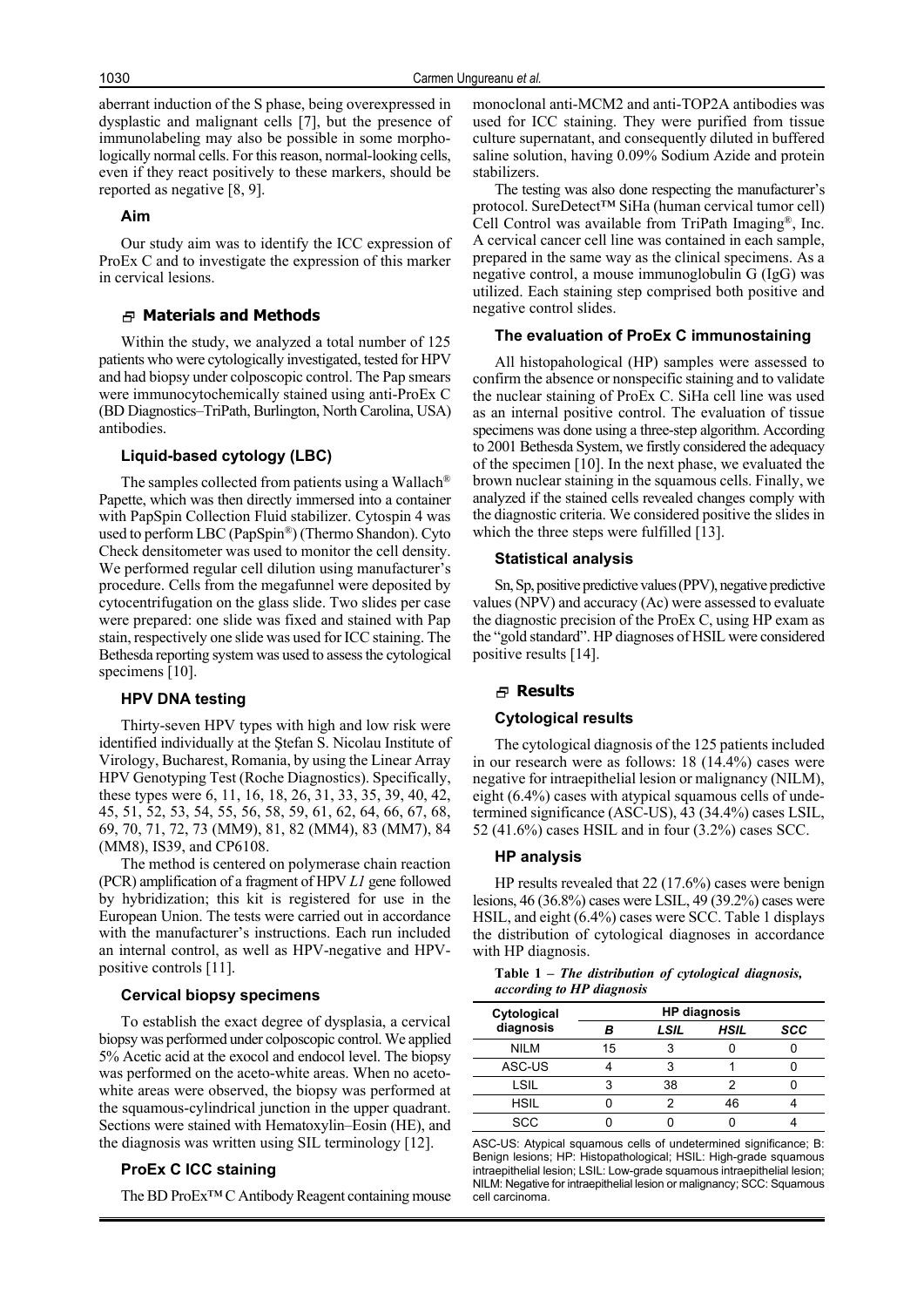## **HPV genotyping results**

Our results proved single HPV infections in 68 (54.4%) cases and multiple HPV infections in other 41 (32.8%) cases; 16 (12.8%) cases were HPV-negative. In the group with single HPV infection, 11 (16.17%) cases presented with low-risk HPV (LR-HPV) and 57 (83.82%) cases with HR-HPV. Since all cases of multiple type HPV infections contained at least one oncogenic type, they were all included in the HR-HPV group for evaluation.

Following that, the HPV genotyping findings divided into groups based on HPV risk. Of all 125 included patients, we found 98 (78.4.4%) cases with HR-HPV and 11 (8.8%) cases with LR-HPV, the rest being negative. Furthermore, we divided the HPV risk group in relation to the diagnostic category. HR-HPV infection was found in 11.11% of NILM cases (2/18), 50% of ASC-US cases (4/8) and 83.72% of LSIL cases (36/43). All HSIL and SCC cases displayed HR-HPV genotypes.

# **ICC results**

In this study, a positive result for ProEx C was found in 48% from all the cases (Table 2), namely 12.5% from ASC-US cases (Figure 1), 18.6% from LSIL cases (Figure 2), 90.4% from HSIL cases (Figure 3), and 100% from SCC cases (Figure 4). ProEx C was found to be negative in all NILM cases.

**Table 2 –** *ProEx C biomarker detection rate in the cytological smear in liquid medium*

| Cytological<br>diagnosis | Total<br>cases | <b>ProEx C positive</b> |      |  |
|--------------------------|----------------|-------------------------|------|--|
|                          |                | n                       | ℅    |  |
| <b>NILM</b>              | 18             |                         | 0.0  |  |
| ASC-US                   | 8              |                         | 12.5 |  |
| LSIL                     | 43             | я                       | 18.6 |  |
| <b>HSIL</b>              | 52             | 47                      | 90.4 |  |
| <b>SCC</b>               |                |                         | 100  |  |
| Total                    | 125            | ഩ                       | 48   |  |

ASC-US: Atypical squamous cells of undetermined significance; B: Benign lesions; HSIL: High-grade squamous intraepithelial lesion; LSIL: Low-grade squamous intraepithelial lesion; *n*: No. of cases; NILM: Negative for intraepithelial lesion or malignancy; SCC: Squamous cell carcinoma.



**Figure 1 –** *ASC-US: nuclear marking for ProEx C (immunocytochemistry, ×400). ASC-US: Atypical squamous cells of undetermined significance.*



**Figure 2 –** *LSIL: nuclear labeling for ProEx C in dysplastic cells (immunocytochemistry, ×1000). Lowgrade squamous intraepithelial lesion.*



**Figure 3 –** *HSIL: nuclear labeling for ProEx C in dysplastic cells (immunocytochemistry, ×400). HSIL: High-grade squamous intraepithelial lesion.*



**Figure 4 –** *SCC: nuclear labeling for ProEx C in dysplastic cells (immunocytochemistry, ×400). SCC: Squamous cell carcinoma.*

60.2% of positive HR-HPV patients presented positive ProEx C biomarker, while in negative HR-HPV patients, only one positive ProEx C case (3.7%) was registered (*p*=0.0005) (Table 3).

The association of HR-HPV infection with ProEx C positivity induces a relatively viral oncogenic risk of 1.28 times higher [relative risk (RR): 1.28; 95% confidence interval (CI): 1.11–1.49]. The outcomes of HP follow-up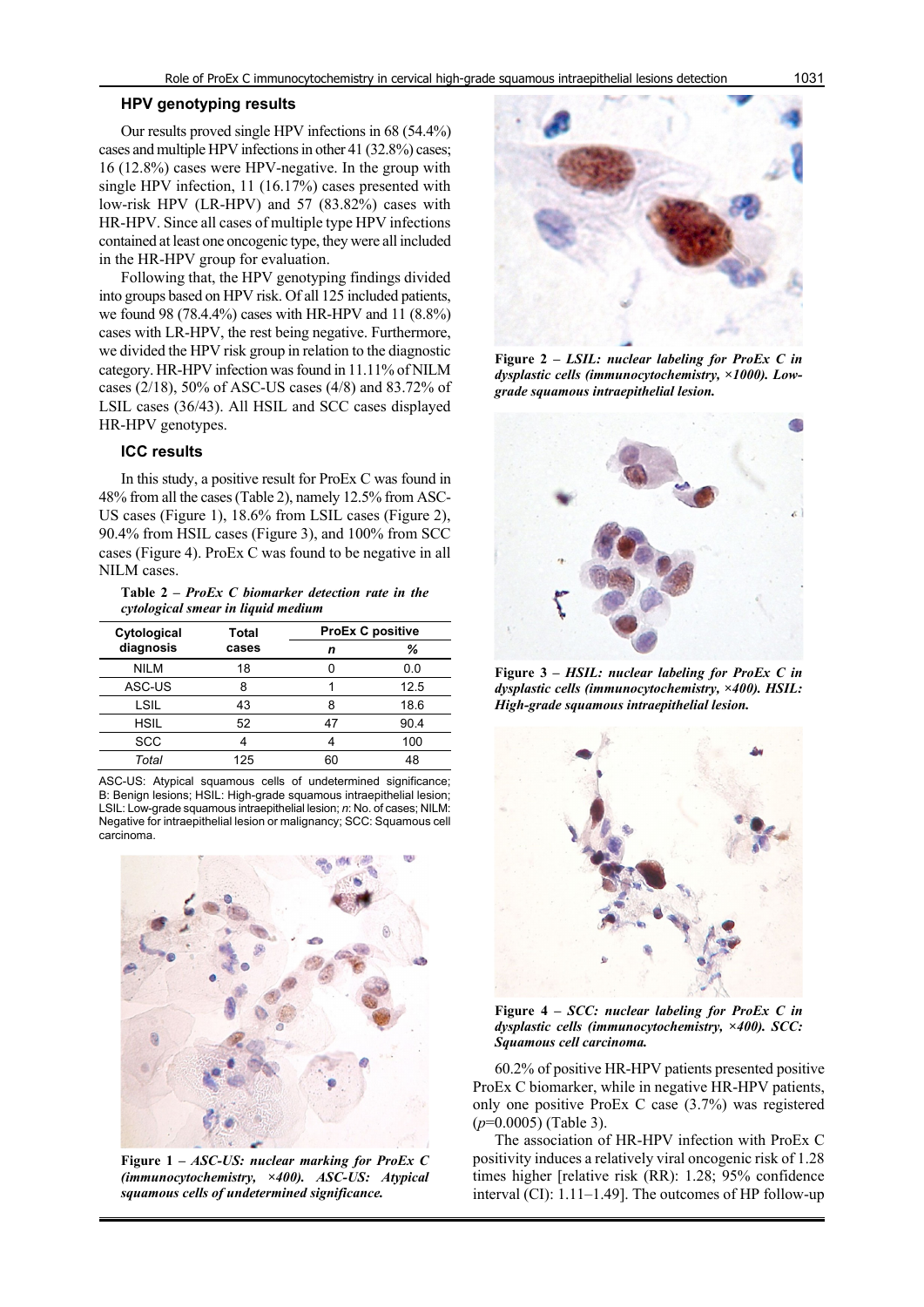on LBC specimens in relation to ProEx C immunostaining are shown in Table 4.

**Table 3 –** *Correlation between HPV risk and ProEx C positivity in study patients*

| <b>HPV</b>     |      |                                    |      |                                    |
|----------------|------|------------------------------------|------|------------------------------------|
| $HR-HPV$ $(+)$ |      | <b>Statistical</b><br>significance |      | <b>Statistical</b><br>significance |
| n              | %    | n                                  | %    |                                    |
| 59             | 60 2 |                                    | 37   | $x^2$ =12.11;                      |
| 39             | 39 8 | 26                                 | 96.3 | $GL=1$ :<br>$p=0.0005$             |
|                |      |                                    |      |                                    |

HR-HPV: High-risk human papillomavirus; *n*: No. of cases.

**Table 4 –** *HP follow-up results of the LBC samples in correlation with ProEx C immunostaining*

| ProEx C  |    | <b>LSIL</b> | $HSIL (+)$ |
|----------|----|-------------|------------|
| Negative | つつ | 39          |            |
| Positive |    |             | 53         |

B: Benign lesions; HP: Histopathological; HSIL: High-grade squamous intraepithelial lesion; LBC: Liquid-based cytology; SIL: Low-grade squamous intraepithelial lesion.

#### **Statistical results**

For the ProEx C, the presence of the immunostaining was considered as a positive result. The diagnostic test results revealed that Sn 93%, Sp 87%, PPV 88.33%, NPV 92.2%, and the Ac was 90%. The *log*-rank analysis was statistically relevant for this antibody (*p*<0.0001) (Table 5).

**Table 5 –** *Comparative analysis of the Ac of the ICC diagnosis in the detection of HSIL (+) lesions*

| anighosis in the actection of HSIL (1) testons |           |           |                   |                   |           |          |
|------------------------------------------------|-----------|-----------|-------------------|-------------------|-----------|----------|
| <b>ICC test</b>                                | Sn<br>[%] | Sp<br>[%] | <b>PPV</b><br>r%1 | <b>NPV</b><br>T%1 | Ac<br>[%] | р        |
| $ProEx C (+)$                                  | 93.0      |           | 87.0 88.33        | 92.2              | 90.0      | < 0.0001 |

Ac: Accuracy; HSIL: High-grade squamous intraepithelial lesion; ICC: Immunocytochemical; NPV: Negative predictive value; Sn: Sensitivity; Sp: Specificity; PPV: Positive predictive value.

## **Discussions**

ProEx C represents a cocktail of antibodies which play together an important role in regulating DNA replication in eukaryotes [15, 16]. E6 and E7 HR-HPV oncoproteins act at cell cycle checkpoints causing a lengthy and abnormal induction of the S phase. During cell cycle aberrant transcription triggering, MCM2 and TOP2A levels increase in proliferating cells. Previous studies proved an overexpression of MCM2 and TOP2A in various dysplastic and malignant cell types, including HR-HPV-induced cervical neoplasia [15].

ProEx C appears to be an ICC marker that can provide an alternative or an auxiliary test for cervical cytology of uncertain significance (ASC) and can help detect highgrade intraepithelial lesions [17, 18].

Within our study, correlation of HR-HPV infection with the presence of the ProEx C immunolabel showed positivity in 60.2% of HR-HPV (+) patients, whereas only one ProEx C positive case was reported in negative HR-HPV patients. All these observations are supported by statistical analysis, which confirmed significant differences (*p*=0.0005) between HR-HPV (positive *versus* negative) and ProEx positive immunolabeling. Overall, the results obtained support the interest focused on the role of HR-HPV and positive ProEx C in the development of viral oncogene risk.

In 2006, Shroyer *et al.* analyzed and proved the performance of ProEx C in 40 prospectively clinical specimens collected from patients who were evaluated at the University of Colorado at Denver and Health Sciences Center. The findings of this study validated previous research stating that ProEx C score was negative in NILM cases and positive in HSIL cases [16].

Within a study performed by Siddiqui *et al.* (2008), using the HP diagnosis as a "gold standard", the authors obtained a Sn of 98.04% in the case of ProEx C and 82.35% in HR-HPV genotyping, respectively; additionally, the Sp varied between 74.50% and 73.15% [13].

A study by Tambouret, in 2008, concluded that the ICC label for ProEx C combined with any degree of cytological atypia has a Sn of 92% and a Sp of 84% in the detection of cervical intraepithelial neoplasia (CIN) grade 2. Moreover, ProEx C can also be useful in identifying cases with risk progression [19].

A study of Halloush *et al.* (2008) proved that ProEx C had an improved performance in distinguishing NILM *versus* HSIL/SCC compared with p16<sup>INK4a</sup>. Because it offers only a nuclear staining, it is an easier to interpret marker even in inadequate samples [20].

Another retrospective study from 2009 validated this marker, demonstrating the PPV of ProEx C in diagnosing high-grade cervical lesions on biopsies [21].

Also, in 2009, in the study of Walts & Bose, 26% of CIN2–3 and 6% of CIN1 cases expressed ProEx C. In the progression group, the expression was higher compared with that in the persistence and regression groups indicating that ProEx C ICC is a suitable indicator for progression to HSIL [22].

Studies regarding MCM2 and TOP2A are contradictory. Some authors reported their utility for screening of precancerous lesions and cervical cancer, while others consider that the expression level of MCM2 cannot predict posttreatment response and tumor stage [23, 24].

Few studies have followed patients, analyzing their survival and prognosis. In this regard, the appropriate mechanisms and pathways are less understood. Yang *et al.* claimed, in 2020, that in addition to influencing other genes, they may also play a key role in post-translational modification or activation of certain other pathways, resulting in a prolonged patient survival, which requires more research in the area [25].

In 2020, Ding *et al.* reported the first study proving that when compared to p16<sup>INK4a</sup> and Ki67, ProEx C staining is an independent risk factor for LSIL development over two years. The research provides a method for identifying LSIL patients who are at a higher risk of developing cancer [26].

The results of our study showed that ProEx C has two important roles: the first is to facilitate the identification of atypical cells on the smear, especially cells with highgrade lesions and the second is to interpret the presence of a brown nuclear marking of a cell atypical being correlated with an increased risk of high-grade injury.

ProEx C immunolabeling has occasionally been observed in benign endocervical cells and metaplastic cells. These may be a potential reason for diagnostic error, so it is very important to correlate cell morphology with the result of ProEx C labeling. The exact cause of staining of these cells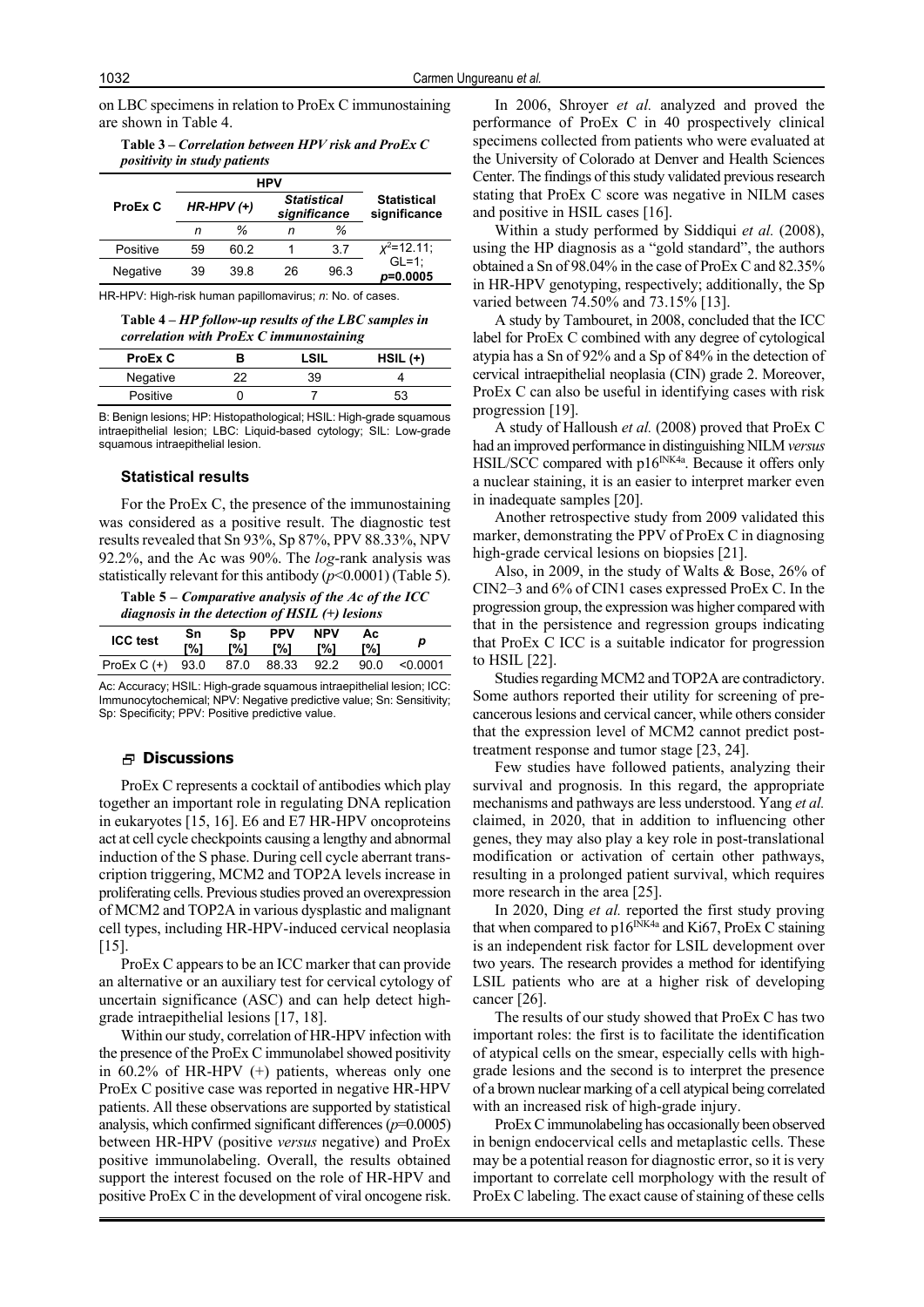has not yet been demonstrated. A plausible explanation could be the presence of inflammation and its mediators. For this reason, it is important to interpret the ProEx C label carefully because not every stained core should be interpreted as a positive result. Only when a cell is morphologically assessed and shows cytological atypia, nuclear staining should be stated as a positive result.

In the present study, an increase in ProEx C positivity was found from smears with ASC-US to LSIL, HSIL, and SCC, respectively. ProEx C was absent in all cases of NILM. The use of the ICC label for ProEx C showed moderate Sn, whereas the Sp and PPV are superior to other markers.

In the absence of a reliable HP diagnosis of a highgrade lesion, a positive ProEx C result in patients with ASC-US or LSIL indicates overexpression of MCM2 and TOP2A and the need for closer follow-up of these cases due to the risk of progression of lesions in the near future [27].

ProEx C positivity was frequently found in patients with high-grade intraepithelial lesions and rarely in patients with mild dysplasia. The use of the ICC label for ProEx C on cervical smears showed Sp and Ac, greatly reducing the percentage of false-positive results. The presence of the ProEx C marking on ASC-US/LSIL smears raises the suspicion of a high-grade intraepithelial lesion, and careful monitoring of these cases is required.

## **Conclusions**

The present study suggests that ProEx C may be used to increase the Ac of cytological diagnosis on cervical smears. This marker is also useful in detecting unidentified high-grade lesions on ASC-US/LSIL smears, being very useful in establishing the conduct of these cases. In the future, this marker can be used in addition to cervical cytology to increase the Sn and Sp of this test.

#### **Conflict of interests**

The authors declare that they have no conflict of interests.

#### **Acknowledgments**

This research was carried out in collaboration with doctors from the Cuza-Vodă Obstetrics–Gynecology Hospital, Iaşi, Romania, and from the Department of Molecular Virology, Ştefan S. Nicolau Institute of Virology, Bucharest, Romania. The study was partially founded by research project PNII 41-030/2007.

#### **References**

- [1] Kim G. Harald zur Hausen's experiments on human papillomavirus causing cervical cancer (1976–1987). Embryo Project Encyclopedia, Arizona State University, School of Life Sciences, Center for Biology and Society, 2017. http://embryo.asu.edu/ handle/10776/11444
- [2] Perkins RB, Guido RS, Castle PE, Chelmow D, Einstein MH, Garcia F, Huh WK, Kim JJ, Moscicki AB, Nayar R, Saraiya M, Sawaya GF, Wentzensen N, Schiffman M; 2019 ASCCP Risk-Based Management Consensus Guidelines Committee. 2019 ASCCP risk-based management consensus guidelines for abnormal cervical cancer screening tests and cancer precursors. J Low Genit Tract Dis, 2020, 24(2):102–131. https://doi.org/ 10.1097/LGT.0000000000000525 PMID: 32243307 PMCID: PMC7147428
- [3] Khieu M, Butler SL. High grade squamous intraepithelial lesion (HSIL). In: StatPearls [Internet]. StatPearls Publishing, Treasure Island, FL, USA, 2022 Jan–. PMID: 28613479
- [4] Raţiu AC, Secoşan CA, Balint O, Sas I, Grigoraş D, Ilina RŞ, Jianu AM, Motoc AGM, Pirtea LC. The importance of immunocytochemistry in the detection of high-grade cervical lesions. Rom J Morphol Embryol, 2017, 58(4):1151–1156. PMID: 29556603
- [5] Buitrago-Pérez A, Garaulet G, Vázquez-Carballo A, Paramio JM, García-Escudero R. Molecular signature of HPV-induced carcinogenesis: pRb, p53 and gene expression profiling. Curr Genomics, 2009, 10(1):26–34. https://doi.org/10.2174/1389 20209787581235 PMID: 19721808 PMCID: PMC2699838
- [6] Sanati S, Huettner P, Ylagan LR. Role of ProExC: a novel immunoperoxidase marker in the evaluation of dysplastic squamous and glandular lesions in cervical specimens. Int J Gynecol Pathol, 2010, 29(1):79–87. https://doi.org/10.1097/ PGP.0b013e3181ae81a0 PMID: 19952938
- [7] Depuydt CE, Makar AP, Ruymbeke MJ, Benoy IH, Vereecken AJ, Bogers JJ. BD-ProExC as adjunct molecular marker for improved detection of CIN2+ after HPV primary screening. Cancer Epidemiol Biomarkers Prev, 2011, 20(4):628–637. https:// doi.org/10.1158/1055-9965.EPI-10-0818 PMID: 21297040
- [8] Pinto AP, Schlecht NF, Woo TYC, Crum CP, Cibas ES. Biomarker (ProEx C, p16<sup>INK4A</sup>, and MiB-1) distinction of highgrade squamous intraepithelial lesion from its mimics. Mod Pathol, 2008, 21(9):1067–1074. https://doi.org/10.1038/mod pathol.2008.101 PMID: 18552822
- [9] Conesa-Zamora P, Doménech-Peris A, Ortiz-Reina S, Orantes-Casado FJ, Acosta-Ortega J, García-Solano J, Pérez-Guillermo M. Immunohistochemical evaluation of ProEx C in human papillomavirus-induced lesions of the cervix. J Clin Pathol, 2009, 62(2): 159–162. https://doi.org/10.1136/jcp.2008.061408 PMID: 18930984
- [10] Solomon D, Davey D, Kurman R, Moriarty A, O'Connor D, Prey M, Raab S, Sherman M, Wilbur D, Wright T Jr, Young N; Forum Group Members, Bethesda 2001 Workshop. The Bethesda System 2001: terminology for reporting the results of cervical cytology. JAMA, 2002, 287(16):2114–2119. https:// doi.org/10.1001/jama.287.16.2114 PMID: 11966386
- [11] Donà MG, Ronchetti L, Giuliani M, Carosi M, Rollo F, Congiu M, Mazza D, Pescarmona E, Vocaturo A, Benevolo M. Performance of the linear array HPV genotyping test on paired cytological and formalin-fixed, paraffin-embedded cervical samples. J Mol Diagn, 2013, 15(3):373–379. https://doi.org/10.1016/j.jmoldx. 2013.01.002 PMID: 23523605
- [12] Saslow D, Solomon D, Lawson HW, Killackey M, Kulasingam SL, Cain J, Garcia FAR, Moriarty AT, Waxman AG, Wilbur DC, Wentzensen N, Downs LS Jr, Spitzer M, Moscicki AB, Franco EL, Stoler MH, Schiffman M, Castle PE, Myers ER; ACS–ASCCP– ASCP Cervical Cancer Guideline Committee. American Cancer Society, American Society for Colposcopy and Cervical Pathology, and American Society for Clinical Pathology screening guidelines for the prevention and early detection of cervical cancer. CA Cancer J Clin, 2012, 62(3):147–172. https://doi.org/10.3322/caac.21139 PMID: 22422631 PMCID: PMC3801360
- [13] Siddiqui MT, Hornaman K, Cohen C, Nassar A. ProEx C immunocytochemistry and high-risk human papillomavirus DNA testing in Papanicolaou tests with atypical squamous cell (ASC-US) cytology: correlation study with histologic biopsy. Arch Pathol Lab Med, 2008, 132(10):1648–1652. https://doi. org/10.5858/2008-132-1648-PCIAHH PMID: 18834224
- [14] Sprent P. Fisher exact test. In: Lovric M (ed). International Encyclopedia of Statistical Science. Springer, Berlin–Heidelberg, 2011, 524–525. https://doi.org/10.1007/978-3-642-04898-2\_ 253 https://link.springer.com/referenceworkentry/10.1007/978- 3-642-04898-2\_253
- [15] Takagi M, Sueishi M, Saiwaki T, Kametaka A, Yoneda Y. A novel nucleolar protein, NIFK, interacts with the forkhead associated domain of Ki-67 antigen in mitosis. J Biol Chem, 2001, 276(27):25386–25391. https://doi.org/10.1074/jbc.M1 02227200 PMID: 11342549
- [16] Shroyer KR, Homer P, Heinz D, Singh M. Validation of a novel immunocytochemical assay for topoisomerase II-alpha and minichromosome maintenance protein 2 expression in cervical cytology. Cancer, 2006, 108(5):324–330. https://doi.org/10. 1002/cncr.22171 PMID: 16937378